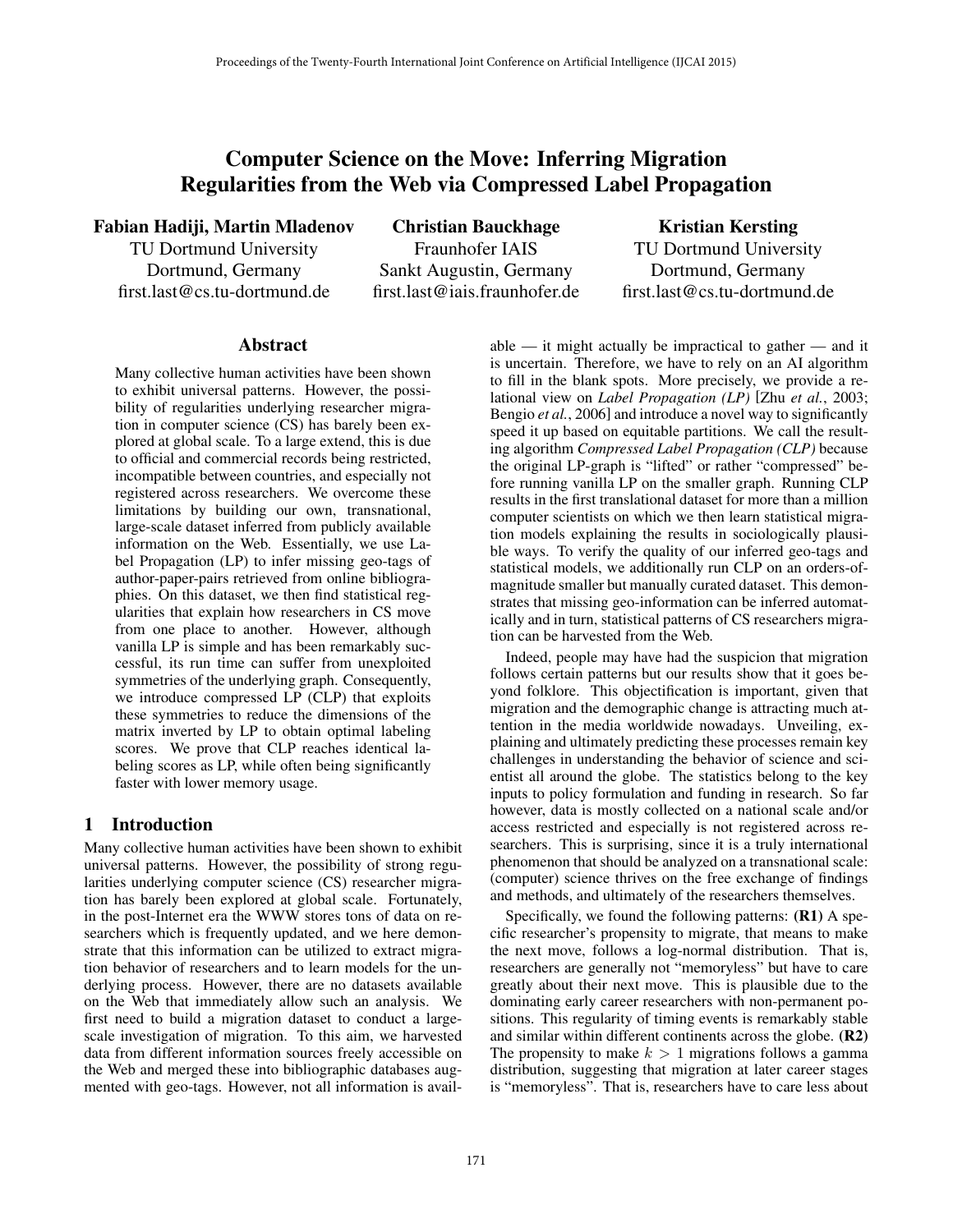their next move, since the majority of positions are permanent in later career stages. (R3) Consequently, brain circulation, i.e., the time until a researcher returns to the country of their first publication, also follows a gamma distribution. That is, returning is also memoryless. Researchers cannot plan to return but rather have to pick up opportunities as they arrive.

These remarkably simple but strong patterns are somewhat surprising. Reasons to migrate are manifold and complex: political stability and freedom of science, family influences such as long distance relationships and oversea relatives, and personal preferences such as exploration, climate, improved career, better working conditions, among others. However, recall that we estimate distributions from massive data inferred from the Web; this allows one to distill the patterns.

All our contributions, the data, using AI to deal with uncertainty and missing information, compressed LP, as well as the discovered regularities are novel and go far beyond studies typically carried out for migration. So far, studies within sociology were small scale with a few thousand researchers at a national scale or publicly undisclosed. Indeed, extracting large-scale sociological information from the Web has attracted a lot interest. However, most of the work has focused on services like Twitter or Facebook, see e.g. [Burke *et al.*, 2013; Park *et al.*, 2013], and most importantly work directly on the raw data; no AI technique has been used to fill in missing data. Moreover, these information sources are not open access and, hence, results are not reproducible. Closer to our work are studies focusing on migration and mobility data in general but not on computer scientists. For example, [Zagheni and Weber, 2012] have recently analyzed a large-scale e-mail dataset to estimate international migration rates, but not specific to computer scientists, since the occupation was unobserved. Moreover, Zagheni and Weber have not presented any statistical regularities nor dealt with missing information. Using a large-scale, IP-address-based dataset, [State *et al.*, 2013] also investigated mobility data and migration flows. While State *et al*. present a model for migration probabilities between countries, they also used access restricted data and do not aim at unveiling the sociology of CS. Several other people have also looked into migration, e.g. [Stillwell, 2005; Rees *et al.*, 2009], but have considered small scale data only and have also not investigated computer scientists. In contrast, we present the first large-scale migration study for CS inferred from publicly available data using AI, describe the data harvesting process in detail, and report statistical regularities in this dataset. The results actually suggest that Steward's Poisson-log-normal model [Stewart, 1994] for bibliometric/scientometric distributions of productivity can be also used for migration and scales to a transnational, massive level<sup>1</sup>. This complements many other human activities that have been shown to exhibit patterns, see e.g. [Zipf, 1946; Mantegna and Stanley, 1995; Cohen *et al.*, 2008; Gonzales *et al.*, 2008] among others.

Finally, the algorithmic challenge of creating such a largescale dataset also called for an efficient inference approach. Compressed LP as introduced here is akin to what is known as lifted probabilistic inference [Kersting, 2012]. While CLP is based on the power method, one can also implement LP via *Gaussian BP (GaBP)* and in turn use lifted GaBP to exploit symmetries in LP [Neumann *et al.*, 2011]. However, this does not allow one to use out-of-the-box GaBP implementations since changes to the GaBP algorithm are required to account for the lifted model [Ahmadi *et al.*, 2011]. Moreover, this "lifted" LP approach is based on matrix inversion and requires several re-liftings which is impractical for graphs at massive scale. Instead, we here extend the recent lifting by reparameterization paradigm [Mladenov *et al.*, 2014] to the LP problem, which allows one to lift/compress the LP weight matrix only once. Another recent approach to speed up LP was presented by Fujiwara and Irie [2014], who reduce the run time by updating only the scores of a subset of labels in each iteration. Also similar in spirit to CLP are the ideas of Alexandrescu and Kirchhoff [2007]. They proposed to merge identically labeled nodes to speed up LP, whereas CLP intuitively clusters the entire graph. Actually, there are many more efficient LP approaches, see e.g. the references in [Fujiwara and Irie, 2014] for an overview, and any of them can be used on top of our compressed graph.

We proceed as follows. First, we describe how we harvested the data and discuss how we inferred the missing data from the Web with our logic-rule based LP. We then explain our compressed LP and prove its correctness. We support our theoretical analysis by experiments on two different datasets that show how CLP reduces run times and enables the labeling of larger datasets then before without sacrificing quality. Before concluding, we present the patterns found in the data.

### 2 Labeling Bibliographies with Geo Tags

The WWW provides several freely accessible bibliographies with millions of papers and authors. However, most of them do not contain affiliations or geo-information. For an extensive study of researcher's migration behavior this information is crucial though. Our goal is to label every author-paper-pair in a bibliography with the affiliation of that author and its geographic location. Although it is possible to manually, or semiautomatically, retrieve such labels, a full labeling of large databases, such as  $DBLP<sup>2</sup>$ , is not practical by such methods. In addition, if we can build an effective automated machinery that helps us with this task, it is also much easier to update the database continuously with new papers arriving.

To this end, we assume an initial bibliography consisting of papers and theirs authors. We start by adding affiliation information to authors in our bibliographic database. One of the resources that contain affiliation information is the ACM Digital Library<sup>3</sup> (ACM DL). Unfortunately, ACM DL does not allow a full download of the data. Consequently, we retrieved the affiliation information of only a few author-paper-pairs randomly selected from ACM DL which we then matched with our bibliography. This gave us initial seed affiliations per author for different papers. In order to fill in the missing information, we resorted to AI. To do so, however, we have to

 $1$ Due to space restrictions, we do not present the full migration model but rather focus on data compilation and the patterns found.

<sup>&</sup>lt;sup>2</sup>dblp.uni-trier.de

<sup>&</sup>lt;sup>3</sup>dl.acm.org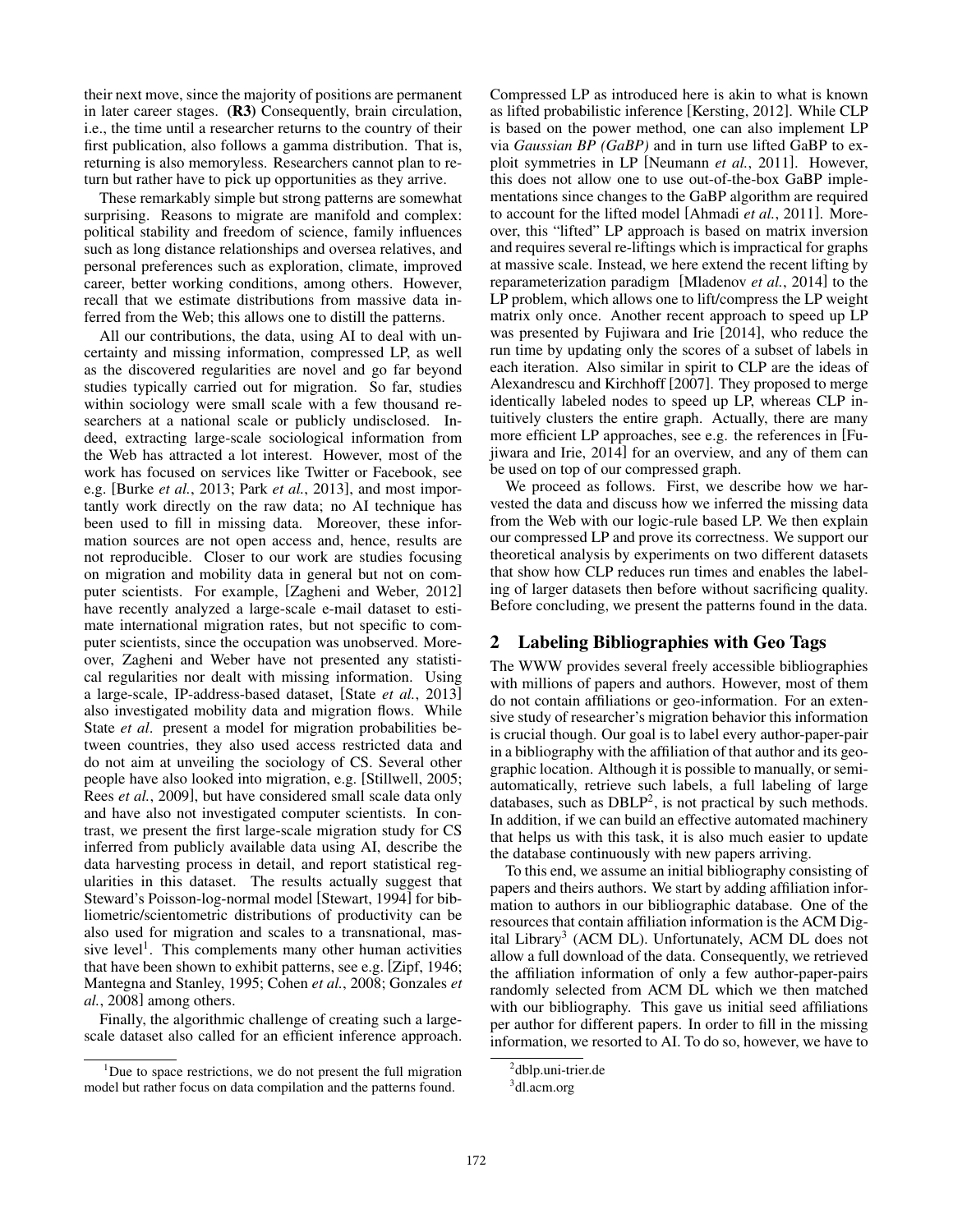be a little bit more careful. First, the names of the affiliations in ACM DL are not in canonical form which results in a very large set of affiliation candidates. Secondly, although we have now partial affiliation information, we still lack exact geoinformation of the organizations to identify cities, countries, and continents. Many of the affiliation names may contain a reference to the city or country but these pieces of information are not trivial to extract from the raw strings. Additionally, we are interested in latitude and longitude values to enable further analysis and visualization. Hence, we used Google's Geocoding API<sup>4</sup> to resolve the locations. This resulted in geo-tags for most of the affiliation strings. A remaining gap rises from the fact that the API does not find geo-locations for all the strings in our database. Essentially, this is because the strings contain information not related to the geo-location such as departments, e-mail addresses, among others.

### 3 Relational Label Propagation

Before we infer the missing author-paper-pairs, we revise our obtained affiliations. To further increase the quality of our harvested data, we hypothesized that there are actually not that many relevant organizations as obtained from ACM and these names need to get de-duplicated. Since we have geolocations for most of the affiliations, we can use this information for a simple entity resolution and cluster affiliations together for which the retrieved cities coincide<sup>5</sup>.

Based on these seed geo-locations, we filled in the missing ones using LP. LP runs on an undirected graph  $G = (V, E)$ where  $V$  is a set of nodes and  $E$  is set of weighted edges. Each node corresponds to an author-paper-pair in our bibliography. The edges represent the similarity between nodes. In the following, we use logic rules to formulate this similarity. These rules are based on relations such as co-authorship between the authors associated with the nodes. Specifically, in order to define the edges, we considered the following functions over nodes that return facts about the nodes corresponding to the function name:  $\text{author}(i)$ , paper $(i)$ , and year(i). For shorthand, we write  $a(i)$ ,  $p(i)$ , and  $y(i)$ . Based on these functions, we defined rules that add a weight  $\lambda_k$  to the each edge weight  $w_{ij}$  whenever the rule holds. Initially, we set all weights  $w_{ij}$  to zero. The first rule,  $w_{ij} = w_{ij} + \lambda_1$  if  $p(i) = p(j)$ , adds a weight between two nodes if the nodes belong to two authors that co-author the paper associated with nodes  $i$  and  $j$ . The second rule,

$$
w_{ij} = w_{ij} + \lambda_2 \text{ if a } (i) = a (j) \wedge y (i) = y (j)
$$

adds a weight whenever two nodes corresponds to different publications by the same author in the same year. Finally,

$$
w_{ij} = w_{ij} + \lambda_3
$$
 if a (i) = a (j)  $\wedge$  y (i) = y (j) + 1

fires when the nodes belong to two publications of the same author but written in subsequent years. Using these edge weights, we construct an *affinity matrix*  $W \in \mathbb{R}^{n \times n}$ . If



Figure 1: Toy example for CLP. The LP graph in Fig. 1a contains two labeled nodes (green shades) and three unlabeled nodes (white). The corresponding similarity matrix is given in Fig. 1c. Based on the CEP, the graph can be colored as in Fig. 1b. The partition clusters  $X_3$  and  $X_4$  together. The corresponding compressed matrix Q is depicted in Fig. 1d. (Best viewed in color)

 $T = D^{-1}W$  with  $D_{ii} = \sum_j w_{ij}$ , we can implement LP using a simple power method:  $Y^{t+1} = TY^t$ , where  $Y^t$  is the *labels matrix*. At convergence, row  $i$  in  $Y^*$  corresponds to a distribution over the possible labels for node *i*. In  $Y^0$ , we set a cell  $y_{ij}$  to 1 if we know that node i has label j. All other cells are set to 0. The original implementation suggests a push-back phase in every iteration, clamping the rows of the known nodes in  $Y^{t+1}$  to their original distribution as in  $Y<sup>0</sup>$ . Instead, we adapt the affinity matrix in such a way that we do not need the explicit push-back anymore. More precisely, for a labeled node i, we set  $w_{ij} = 1$  for  $i = j$  and  $w_{ij} = 0$  otherwise. This iterative procedure is performed until convergence or a maximum number of iterations has been reached. At convergence, the labels of the unknown nodes are read off the labels matrix, i.e., the label of node  $i$  is given by  $y_i^* = \arg \max_j y_{ij}$ .

### 4 Compressed Label Propagation

While  $W$ , and respectively  $T$ , is very sparse,  $Y<sup>t</sup>$  becomes denser with every iteration. Eventually, this presents an obstacle in terms of both computation time and memory requirements. To alleviate some of this burden, we can exploit the latent symmetries in the structure of T. In our proposed approach, CLP, we do so by means of equitable partitions.

The algorithm proceeds as follows (illustrated in Fig. 1): we first partition the nodes according to their initial labels (Fig. 1a). We then compute the Coarsest Equitable Partition (CEP) of  $T$  which preserves the initial label partition. From the partition, we obtain a (hopefully) smaller quotient matrix Q by: a) replacing the set of all columns corresponding to nodes in the same class by their sum; b) replacing the set of all rows of nodes in the same class by their average (Fig. 1c). We carry out step b) on  $Y^0$  as well to obtain the compressed label matrix  $J^0$ . Finally, we run LP with Q and  $J^0$  (Fig 1d) in place of  $T$  and  $Y^0$ . As we will show now, we can perfectly recover  $Y^k$  from  $J^k$  and, thus, the result of LP can be recovered from

<sup>4</sup> developers.google.com/maps/documentation/geocoding

<sup>&</sup>lt;sup>5</sup>Indeed, this approach does not distinguish multiple affiliations per city such as *MIT* and *Harvard*. However, it is simple and effective, and — as our empirical results show — the resolution is sufficient to establish strong regularities in the timing events.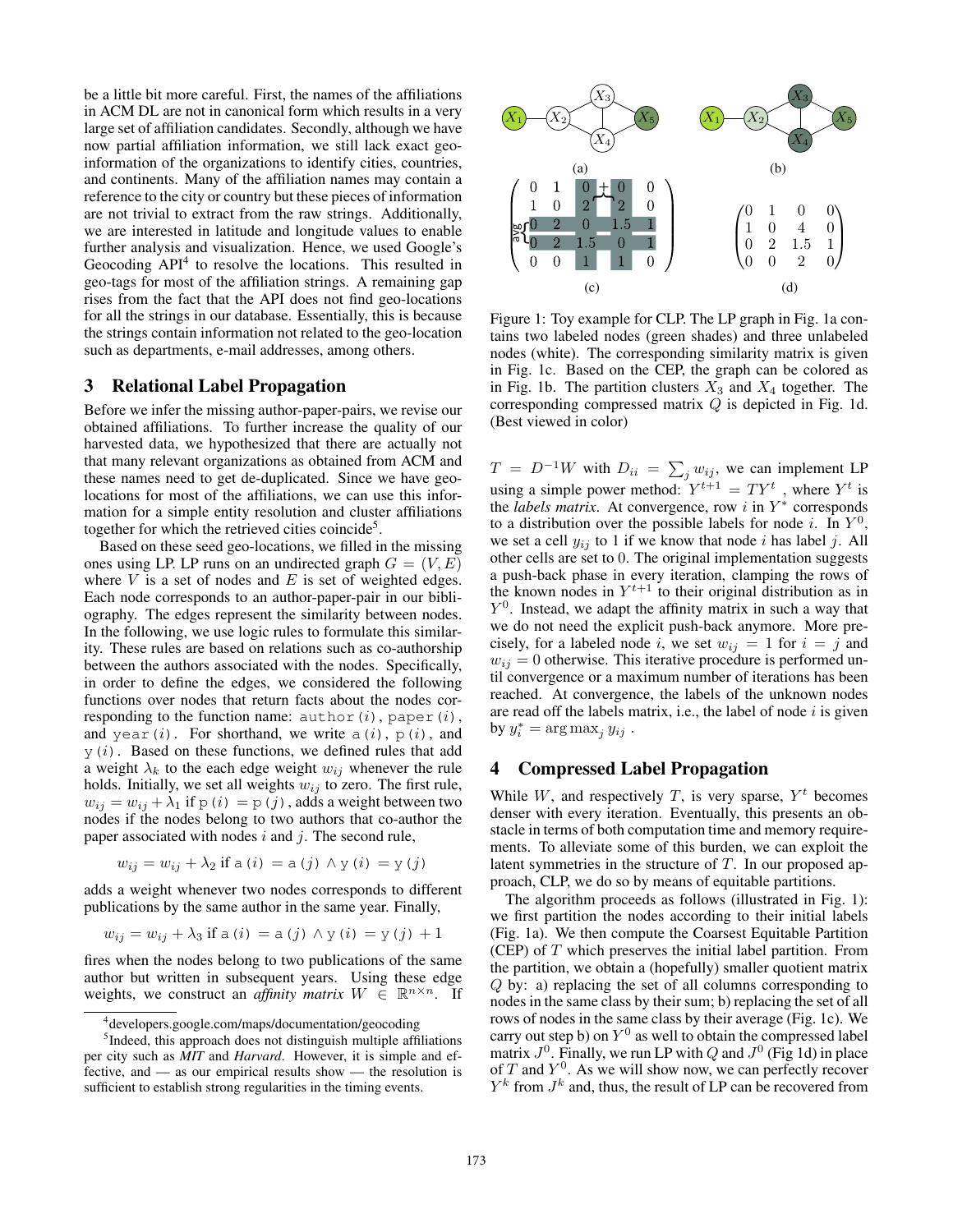

Figure 2: (left) Label accuracy for the AAN dataset with a varying number of initially labeled nodes. One should note that accuracy is a very challenging performance measure for a multi-label problem with around 800 classes. (middle) Runtime of LP on the AAN dataset with an increasing number of available cores. (right) Due to the large size of DBLP, it is not possible to run LP with all cities in a single run. Instead, we have to split the cities into batches and run (C)LP on each batch separately. As one can see, CLP can use up to 570 cities in a single run while LP can only handle 425 cities at once. (Best viewed in color)

the result of CLP.

Theorem 1 (Compressed LP is sound and complete). *Running the power method on the compressed matrix* Q *returns identical label scores as running LP on* T*.*

*Proof (sketch)*. First observe that algebraically,  $Q$  and  $J^0$ can be written as  $Q = \widehat{B}TB$  and  $J^0 = \widehat{B}Y^0$ , where B is an  $n \times p$  matrix having  $B_{ik} = 1$  if node i is in class k and 0 otherwise (representing the summing of columns).  $\hat{B}$  is defined as  $\hat{B}_{ki} = 1/|\text{class } k|$  if i is in class k, otherwise 0 and represents the averaging of rows. We first reference the following facts [Grohe *et al.*, 2014]: ( $\clubsuit$ )  $\widehat{B}B = I_p$  ( $\widehat{B}$  acts as left inverse of B); ( $\heartsuit$ )  $B\hat{B}T = TB\hat{B}$  (the matrix  $B\hat{B}$ commutes with  $T$  since  $B$  comes from the CEP of  $T$ ).

As a first step, we need to show that  $Y^{k+1} = B\widehat{B}Y^{k+1}$ . We proceed by induction. Due to space constraints we omit the discussion of  $k = 0$ , which follows from the construction of the CEP. For the induction step, we have

$$
Y^{k+1} = TY^k \stackrel{\text{ind.}}{=} T B \widehat{B} Y^k \stackrel{\heartsuit}{=} B \widehat{B} T Y^k = B \widehat{B} Y^{k+1} , \; \textbf{(A)}
$$

where the second equality follows from our induction hypothesis. Note that we also omitted the discussion of the push-back operation, however, it can be shown that the above holds after push-back as well. Finally, induction shows that  $Y^{k+1} = B\overline{J}^{k+1}$ 

$$
BJ^{k+1} = B(\widehat{B}TB)J^k \stackrel{\text{ind.}}{=} B\widehat{B}T(B\widehat{B})Y^k \stackrel{\heartsuit,\clubsuit}{=} B\widehat{B}TY^k
$$

$$
= B\widehat{B}Y^{k+1} \stackrel{\spadesuit}{=} Y^{k+1} .
$$

Observe now that  $Q \in \mathbb{R}^{p \times p}$ , where p is the number of classes of the CEP of  $T$ . That is, we have one row and column per cluster instead of per node. Thus, if  $p \ll n$ , we need to solve a much smaller system. Moreover, using the highly efficient implementation of SAUCY [Katebi *et al.*, 2012], CEP computation is done in  $\mathcal{O}[(m+n)\log n]$  time; even in case of little to no symmetry, there is only little computational overhead due to symmetry detection.

## 5 Inferred Regularities from Bibliographies

With CLP at hand, let us now turn towards inferring regularities. There are different choices as a starting point for the data harvesting process. Ultimately, we are interested in a bibliography covering all different scientific disciplines. However, to begin with, we focus on CS. For an qualitative evaluation, we are interested in a dataset with as much ground truth as possible. On the other hand, for an in-depth analysis of researcher's migration behavior, we would like to construct a database as large as possible. Resulting from these different requirements, we will evaluate our CLP on two different datasets to show its efficiency and effectiveness. In particular, we demonstrate (1) that relational LP produces meaningful label distributions with high accuracy on a manually curated dataset and that (2) CLP significantly speeds up standard LP and requires less memory at the same time, which is especially important for large-scale datasets. For all our experiments we used  $\lambda_1 = 1$ ,  $\lambda_2 = 3$ , and  $\lambda_3 = 2$  (found by a grid search on a small subset of the data) as weights for the logical rules described above. LP heavily relies on an efficient implementation for multiplying a sparse matrix with a dense matrix. To this end, we used LAMA<sup>6</sup>, a very efficient parallelized C++ linear algebra library. All experiments were run on a Linux machine with 64GB RAM and 20 cores.

#### 5.1 Empirical Investigation of Compressed LP

To verify the quality of relational LP, we start our analysis with a dataset for which we have a relatively large amount of affiliations in advance. The AAN dataset [Radev *et al.*, 2009] contains 19,410 publications in total written by 15,397 authors. After reducing the available affiliations to the city level, the resulting number of author-paper-pairs is 49,530 while 33,061 of these nodes are labeled with one of 802 cities. The graph  $G$  has a total of 145,594 edges, resulting in a very sparse matrix  $T$ . By removing an increasingly number of labels from the graph, we construct test sets of different sizes which we use for the evaluation. We start by removing 10% of the labels, obtaining a graph with 55% of the nodes labeled. We then gradually add 10% of the nodes to the test set until only 6% of the nodes are labeled. We apply this dataset construction ten times, to allow for multiple re-runs of the experiment. The table in Fig. 2(left) shows the average accuracy of the predicted labels for each test set when running LP

<sup>6</sup>www.libama.org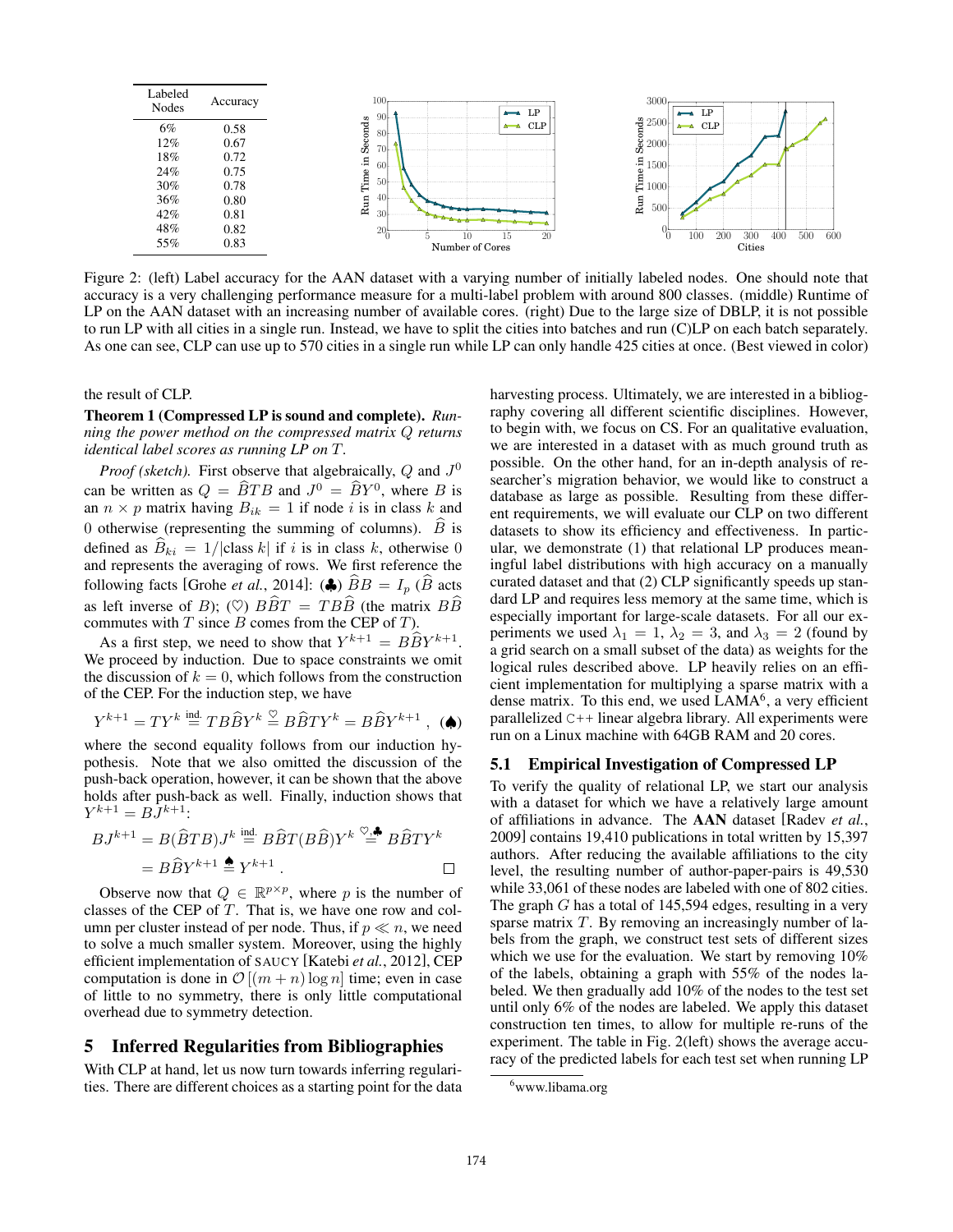

Figure 3: (top) Regularities in AAN. From left to right: The individual migration propensity for CS is log-normal. The kth move propensities ( $k = 2, 3, 4, 5$ ) become gamma distributed for higher values of k. However, due to the small size of the AAN dataset, the data is sparse for higher values of k. (bottom) Regularities in DBLP. We find very similar patterns in the DBLP dataset with much more data available for all values of k. For the propensity ( $k = 1$ ; most left panel) the log-normal has the best log-likelihood fit (significant at  $p = 0.05$  according to a paired McNemar test on the continental as well as national levels). For  $k > 1$  (other panels) the best fit in terms of log-likelihood is a gamma distribution, again significant (McNemar test,  $p = 0.05$ ). (Best viewed in color)

for 200 iterations. Having access to only 36% of the labels and more, we can achieve an accuracy  $\geq 0.80$ . As expected, reducing the number of labeled nodes slowly decreases the performance. With only 6% labeled nodes, we still achieve an accuracy of 0.58, which is a high performance on a multilabel problem with roughly 800 classes; the accuracy of random label would be 0.00125.

Next we investigated the reduction in run time due the compression of the LP graph on this dataset as well as the potential benefit of using a parallelized linear algebra library. Fig. 2(middle) shows the run times of LP and CLP for a varying number of cores. Here, the run time measures the total time required by the script. In the case of CLP, this includes the compression of the matrix as well. By using CLP instead LP, we reduce the run time by 20%. Of course, the relative run time is further reduced with more iterations, as the overhead of the compression vanishes. If we solely look at the run time of the power method, we see that CLP spends up to 25% less time on matrix-matrix-multiplications.

To investigate the scaling of the statistical regularities found, we considered DBLP. Compared to AAN, DBLP is roughly 100 times larger but contains relatively speaking way fewer labels. More precisely, the DBLP dump in use contains 1,894,758 papers written by 1,080,958 authors. However, of the 5,033,018 author-paper-nodes, only 10% are initially labeled with one of 4,350 cities. With a dataset of such size, running LP on a single machine is not easily possible anymore, even with modern hardware. With 4k+ labels, Y alone requires more than 160GB with 64bit float numbers. Additionally, the LAMA implementation did not work with arbitrary large matrices in our experiments. One way to overcome this barrier is to split the labels matrix into  $k$  chunks and do the multiplications separately. Afterwards, we can merge the results and obtain the final labeling. Using this approach, we compared CLP with LP to see how many cities each variant can handle in a single run. We started with the first 50 cities and added cities as possible. The results are depicted in Fig. 2(right) for 200 iterations of LP and show that CLP requires far less RAM because the matrices  $Q$  and  $J$  are much smaller than the uncompressed ones. We can now run LP with up to 570 cities in a single run and hence would only require 8 machines in a distributed setting. On the contrary, LP can only handle 425 at a time and would require 11 machines. The run times in Fig. 2(right) exclude the time needed for the compression which is negligible because we only have to compress T once and not for every chunk. The average total run time, including compression, for 200 iteration on the DBLP dataset with CLP is about 5.40 hours. This is a lot faster than LP which took on average around 7.49 hours. After running LP on both datasets, we are ready for an in-depth analysis of migration patterns in the augmented datasets.

#### 5.2 Inferred Migration Regularities

The previous experiments have shown that CLP can help building large scale bibliographies augmented with geographic information. We will now use the two enriched datasets to infer statistical regularities within migration behavior of CS researchers. Unfortunately, we cannot directly observe the event of transfer from one residential location, respectively institution, to another one by a researcher. Instead, we use the affiliations mentioned in their publication record as a proxy. Nevertheless, even after running LP on the city level, this list may still be noisy and does not provide the timing information directly. To illustrate this, an author may very well move to a new affiliation and publish a paper with their old affiliation because the work was done while being with the old affiliation. Therefore, we are considering *migration sketches* as a proxy. Intuitively, a sketch captures the main stations in a researcher's career.

We define a migration sketch as the list of unique affiliations of an author ordered by the first appearance in the list of publications. This approach has the drawback that we cannot capture a researcher returning to an earlier affiliation after several years. Finally, we dropped implausible entries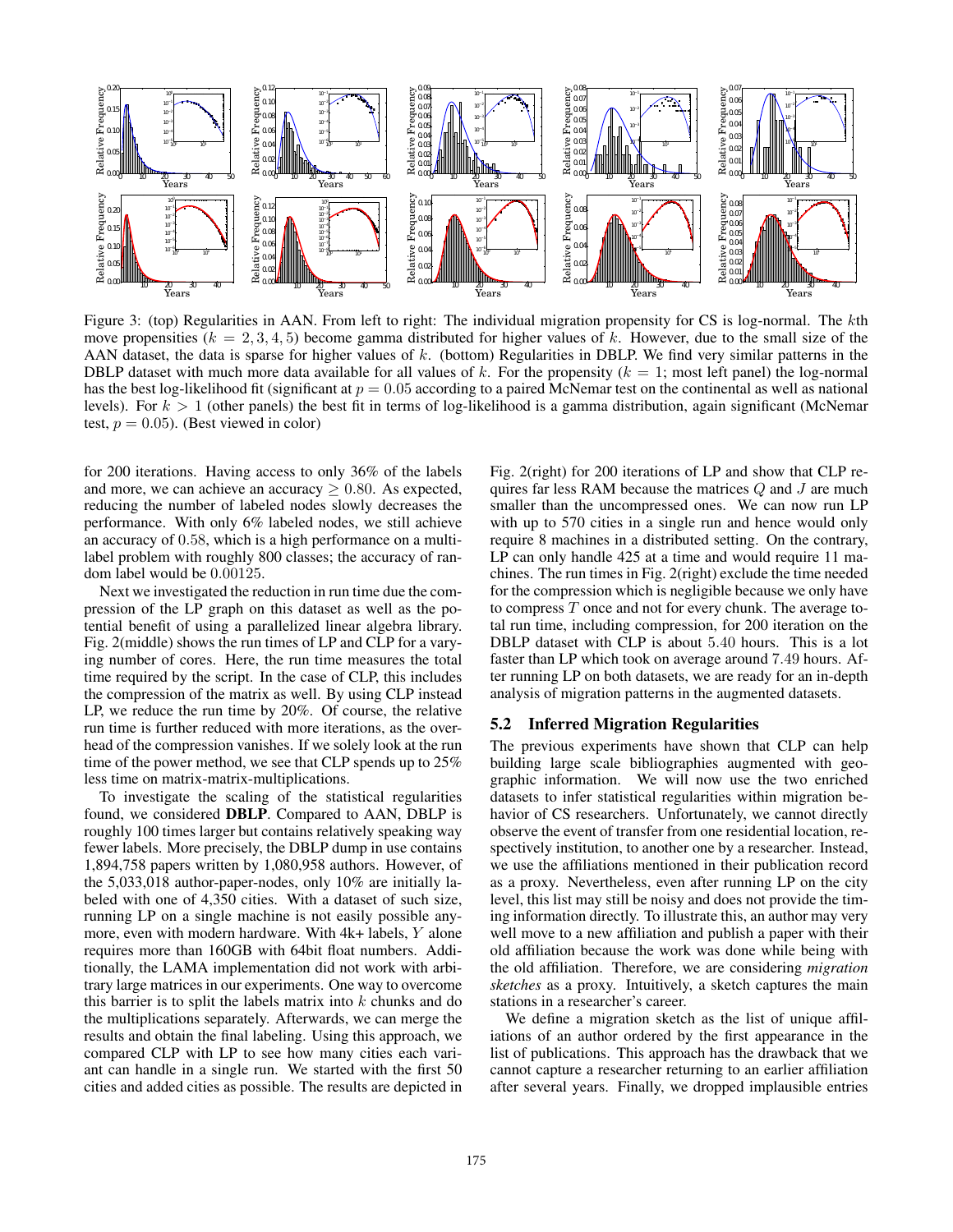from the resulting sketch database. For instance, we dropped sketches with more than ten affiliations because such sketches should be attributed to an insufficient entity disambiguation. Having the migration sketches at hand, we can now define *migration* or a *move* of a researcher as the event of transfer from one residential location to another one in the corresponding migration sketch. With these sketches, we can now start to investigate the statistical nature of researcher migration.

(R1) The propensity to transfer to a new research institution across scientists is log-normal: Let  $T_i^j$  be the point in time when researcher  $j$  makes their *i*th move from one location to the next one. Let  $t_i^j$  be the time between the  $T_{i-1}^j$  and  $T_i^j$ .  $T_0^j$  is the first temporal reference we have for an author, i.e., the year of their first publication listed in the bibliography. We call  $t_i^j$ , i.e., the time between two moves, the *(migration) propensity*. It reflects the bias of researchers to stay for a specific amount of time until moving on. Using maximum likelihood estimation for the parameters, we fitted the data to various distributions, including lognormal, gamma, inverse Gaussian, and Weibull. We found the log-normal distribution [Aitchison and Brown, 1957; Stewart, 1994] fitting the best in terms of log-likelihood; significant according to a McNemar test ( $p = 0.05$ ). That is, the log of the propensity is a normal distribution with density  $f(x) = (x)$ √  $\sqrt{2\pi\sigma^2}$ ) $^{-1}e^{-\frac{(\ln x-\mu)^2}{2\sigma^2}}$ . The parameters  $\mu$  and  $\sigma^2 > 0$  are the mean and the standard deviation of the variable's natural logarithm. This is a plausible model due to Gibrat's "law of proportionate effects" [Gibrat, 1930]: the underlying propensity to move is a multiplicative function of many independently distributed factors, such as motivation, open positions, short-term contracts, among others. Such factors do not add together but are multiplied together, as a weakness in any one factor reduces the effects of all the other factors. Moreover, a computer scientist stays on average 5.7 years at a place. Thus headhunters, should approach young potentials in their fifth year. One should maybe also reconsider the common practice of having projects lasting only three years. More importantly, the log-normality of the propensity can be found across continents and countries (results not shown here due to space restrictions) when we consider only moves originating from a continent, respectively country: there are no cultural boundaries.

(R2) k-th Move Propensities are Gamma: Fig. 3, columns 2-5, shows the best fitting distributions in terms of log-likelihood achieved by maximum likelihood estimation for the propensity to make  $k > 1$  moves. More precisely, the kth move propensity for an author  $A_i$  is defined as  $s_k^i = \sum_{j=1}^k t_j^i$ . The best fit is a gamma distribution,  $f(x) = \frac{1}{\Gamma(k)\theta^k} x^{k-1} e^{-\frac{x}{\theta}}$  with shape  $k > 0$ , scale  $\theta > 0$ , and  $\Gamma(k) = \int_0^\infty s^{k-1} e^{-s} ds$ , suggesting that migration at later career stages is "memoryless"; again significant according to a McNemar test ( $p = 0.05$ ). This conforms to the theory of Poisson processes, for which the inter-arrival times are independent and obey an exponential form. Consequently, the distribution of t conditioned on  $\{t > s\}$  is again exponential. That is, the remaining time after we have not moved to a new position at time s has the same distribution as the original time  $t$ , i.e., it is memoryless. Moreover, we know that the time until the  $k$ th move — the  $k$ th move propensity has a gamma distribution; it is the sum of the first  $k$  propensities of senior researchers. So, the propensities for the next move turn exponential for later career stages. Early career researchers have seldom taken many positions and we consider here rather senior researchers with typically permanent positions; they do not have to greatly care about their moves.

(R3) Brain Circulation is Gamma: Brain circulation, or more widely known as *brain drain*, is the term generically used to describe the mobility of high-level personnel. It is an emerging global phenomenon of significant proportion as it affects the socio-economic and -cultural progress of a society and a nation, and the world. Here, we define it as the time until a researcher returns to the country of their first publication. Only 29,398 out of 193,986 (15%) mobile researchers, i.e., researchers that have moved at least once, and out of all 1,080,958 (3%) researchers returned to their roots (in terms of publications) in the DBLP dataset. It also follows a gamma distribution. This indicates that returning is memoryless as well. Researchers cannot plan to return to their roots but pick up opportunities as they arrive.

### 6 Conclusion

International mobility among researchers not only benefits the individual development of scientists, but also creates opportunities for intellectually productive encounters, enriching science in its entirety, preparing it for the global scientific challenges lying ahead. Moreover, mobile scientists act as ambassadors for their home country and, after their return, also for their former host country, giving mobility a culturalpolitical dimension. So far, however, no statistical regularities have been established for the researcher migration within CS at global scale. One explanation might be that no transnational, registered dataset existed before.

We have demonstrated that harvesting and mining such a transnational, registered dataset from the Web is possible when using AI techniques such as label propagation (LP) to infer missing information. Such an enriched bibliography can be used to discover surprisingly simple and strong regularities. Actually, although not shown here due to space restrictions, there are no cultural boundaries underlying the timing events. The patterns remain similar no matter what region one looks at. Thus, moving on to a new position is a common pattern in terms of timing across different countries and independent of geography, ideology, politics or religion. Indeed, people have had the suspicion of many of these regularities but we have shown that they go beyond folklore. To find such regularities more quickly, we introduced a novel LP approach, called compressed LP (CLP), that runs LP on a compressed graph. We proved and demonstrated that CLP can significantly reduce the run time and memory consumption of LP without sacrificing performance at all.

Indeed, we have only started to look into migration through the "AI and the Web" lens. In the future, other AI techniques should be explored to reveal more migration patterns, and our results should be extended beyond CS. One should also investigate bootstrapping CLP via pseudo